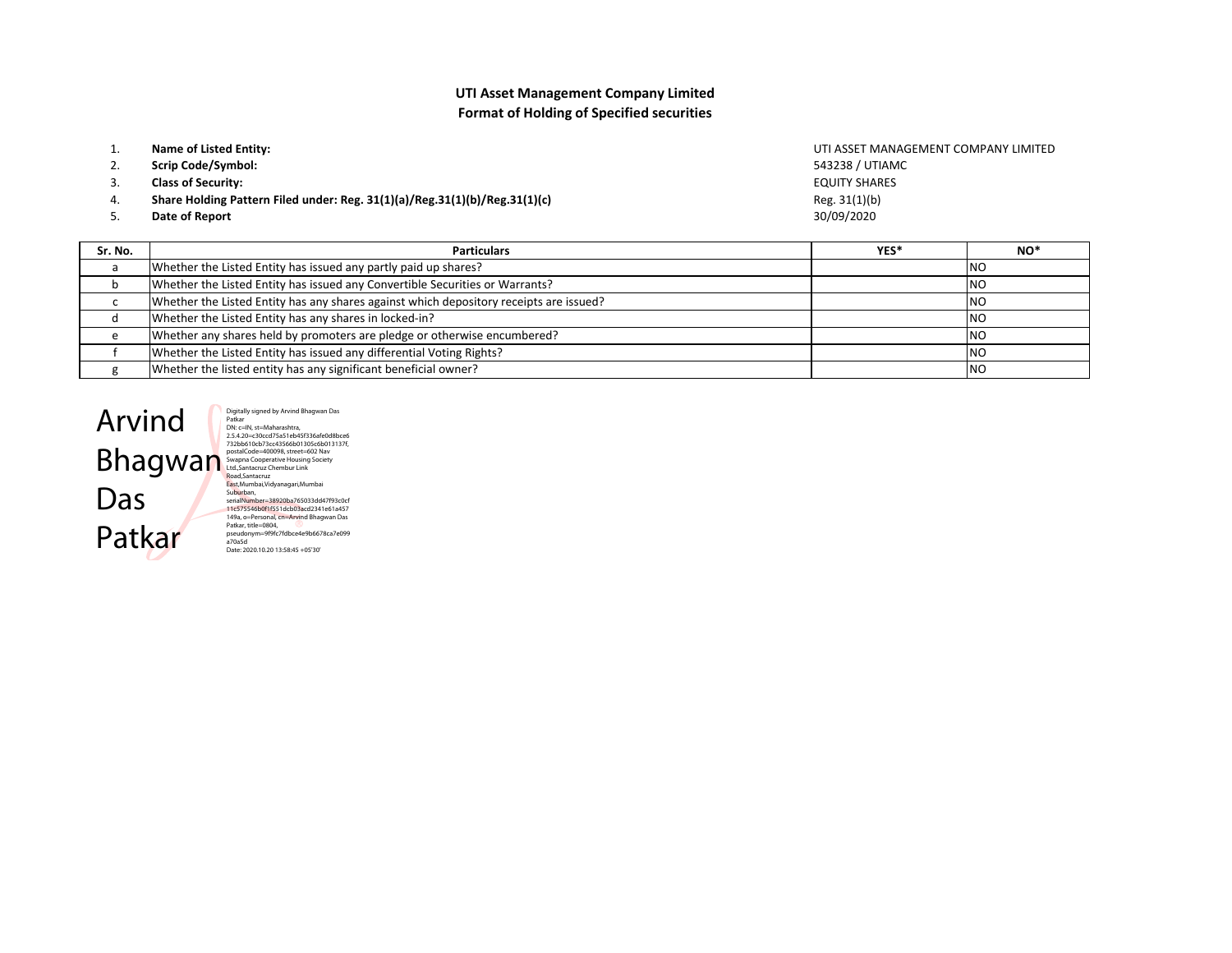#### Table I - Summary Statement holding of specified securities

|      | <b>Category</b> Category of Shareholder | No of | No of fully<br>Shareholders paid up equity paid-up |             | No of Partly No of Shares<br><b>Underlying</b> | <b>Total No of</b><br><b>Shares Held</b> | Shareholding<br>as a % of total securities | Number of Voting Rights held in each class of |                                            |           |            | <b>No of Shares</b><br><b>Underlying Outstanding assuming full</b> | Shareholding as a %            |     | Number of Locked in | pledged or | <b>Number of Shares</b> | <b>Number of</b><br>equity shares |
|------|-----------------------------------------|-------|----------------------------------------------------|-------------|------------------------------------------------|------------------------------------------|--------------------------------------------|-----------------------------------------------|--------------------------------------------|-----------|------------|--------------------------------------------------------------------|--------------------------------|-----|---------------------|------------|-------------------------|-----------------------------------|
|      |                                         |       | shares held                                        | equity      | Depository                                     | $(VII) =$                                | no of shares                               |                                               |                                            |           |            | convertible securities                                             | <b>Shares</b><br>conversion of |     |                     |            | otherwise               | held in                           |
|      |                                         |       |                                                    | shares held | <b>Receipts</b>                                | $(IV)+(V)+(VI)$                          | (As a % of                                 |                                               |                                            |           |            | (Including Warrants)                                               | convertible Securities         |     |                     |            | encumbered              | dematerialized                    |
|      |                                         |       |                                                    |             |                                                |                                          | $(A+B+C2)$                                 |                                               |                                            |           |            |                                                                    | (as a percentage of            |     |                     |            |                         | form                              |
|      |                                         |       |                                                    |             |                                                |                                          |                                            |                                               | Total as a %<br><b>No of Voting Rights</b> |           |            |                                                                    |                                | No. | As a % of total No. |            | As a % of total         |                                   |
|      |                                         |       |                                                    |             |                                                |                                          |                                            |                                               |                                            |           | of (A+B+C) |                                                                    |                                |     | <b>Shares held</b>  |            | <b>Shares held</b>      |                                   |
|      |                                         |       |                                                    |             |                                                |                                          |                                            | Class X                                       | Class Y Total                              |           |            |                                                                    |                                |     |                     |            |                         |                                   |
|      | (11)                                    | (III) | (IV)                                               | (V)         | (VI)                                           | (VII)                                    | (VIII)                                     |                                               |                                            | (IX)      |            | (X)                                                                | (XI)                           |     | (X  )               |            | (X  )                   | (XIV)                             |
|      |                                         |       |                                                    |             |                                                |                                          |                                            |                                               |                                            |           |            |                                                                    |                                |     |                     |            |                         |                                   |
| (A)  | Promoter & Promoter Group               |       |                                                    |             |                                                |                                          | 0.00                                       |                                               |                                            |           | 0.00       |                                                                    | 0.00                           |     | 0.00                |            | 0.00                    |                                   |
| (B)  | Public                                  | 1927  | 126787254                                          |             |                                                | 126787254                                | 100.00                                     | 126787254                                     |                                            | 126787254 | 100.00     |                                                                    | 100.00                         |     | 0.00                |            | 0.00                    | 126448078                         |
| (C)  | Non Promoter-Non Public                 |       |                                                    |             |                                                |                                          |                                            |                                               |                                            |           |            |                                                                    |                                |     |                     |            | 0.00                    |                                   |
| (C1) | Shares underlying DRs                   |       |                                                    |             |                                                |                                          | 0.00                                       |                                               |                                            |           | 0.00       |                                                                    | 0 <sub>NA</sub>                |     | 0.00                |            | 0.00                    |                                   |
| (C2) | Shares held by Employes Trusts          |       |                                                    |             |                                                |                                          | 0.00                                       |                                               |                                            |           | 0.00       |                                                                    | 0.00                           |     | 0.00                |            | 0.00                    |                                   |
|      |                                         |       |                                                    |             |                                                |                                          |                                            |                                               |                                            |           |            |                                                                    |                                |     |                     |            |                         |                                   |
|      | Total:                                  | 1927  | 126787254                                          |             |                                                | 126787254                                | 100.00                                     | 126787254                                     |                                            | 126787254 | 100.00     |                                                                    | 100.00                         |     | 0.00                |            | 0.00                    | 126448078                         |

# Arvind Bhagwan Das Patkar

Digitally signed by Arvind Bhagwan Das Patkar<br>Digitally signed by Arvind Bhagwan Das Patkar<br>2.5.4.20=c30ccd75a51eb45f336afe0d8bce6732bb6<br>10cb73ccd3566b01305c6b013137f,<br>cooperative Housing Society Ltd.,Santacruz<br>Cooperative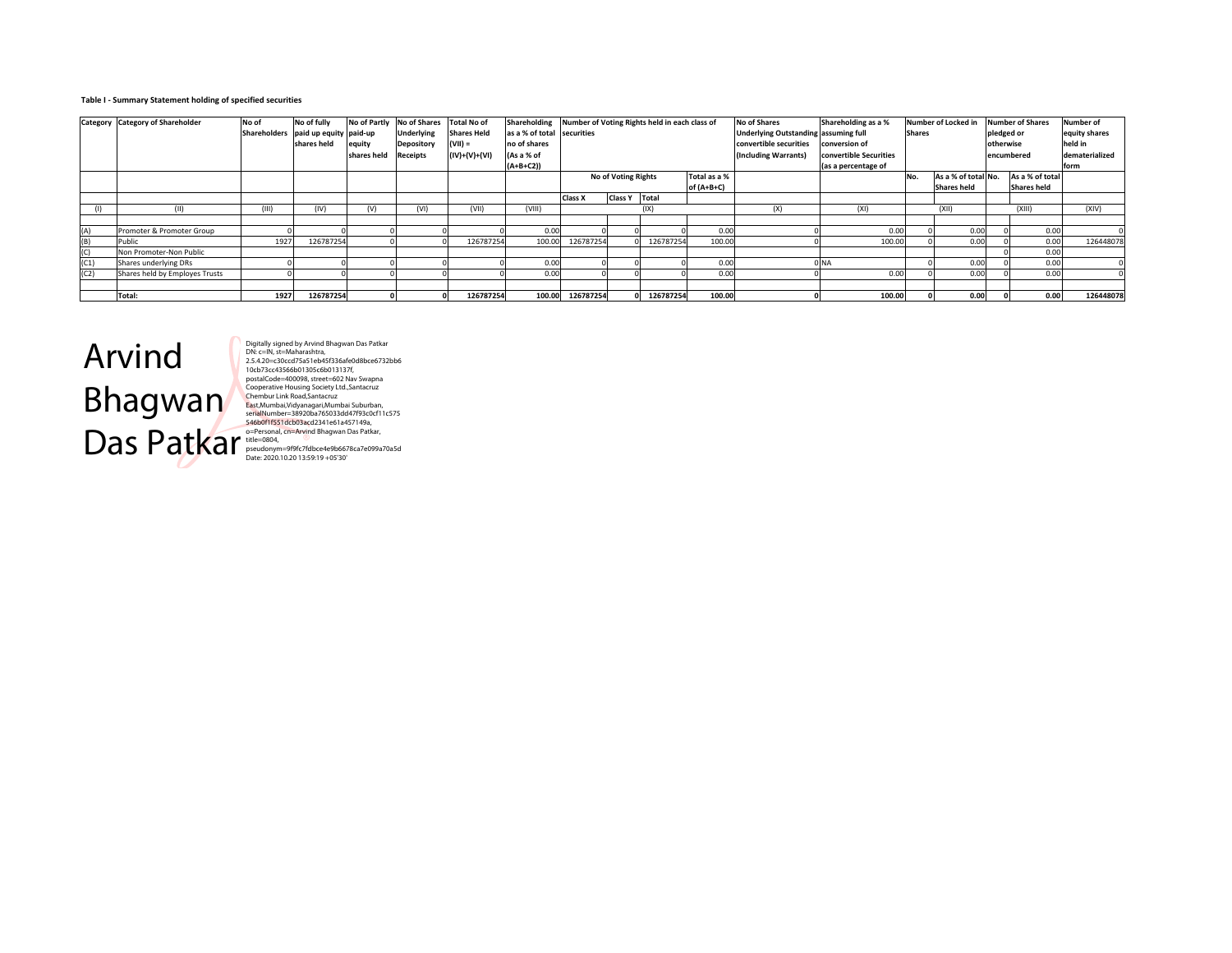#### Table II - Statement showing shareholding pattern of the Promoter and Promoter Group

| Category | <b>Category &amp; Name of the Shareholder</b> | No of                | No of fully No of |                         | No of Shares   Total No |       | Shareholding Number of Voting Rights held in each No of Shares |                                               |                     |      |            |                       | Shareholding as a %        |     | <b>Number of Locked</b> |     | <b>Number of Shares</b> | <b>Number of</b> |
|----------|-----------------------------------------------|----------------------|-------------------|-------------------------|-------------------------|-------|----------------------------------------------------------------|-----------------------------------------------|---------------------|------|------------|-----------------------|----------------------------|-----|-------------------------|-----|-------------------------|------------------|
|          |                                               | Shareholders paid up |                   | Partly paid- Underlying |                         |       |                                                                | of Shares as a % of total class of securities |                     |      |            | <b>Underlying</b>     | assuming full<br>in Shares |     |                         |     | pledged or otherwise    | equity shares    |
|          |                                               |                      | equity            | up equity Depository    |                         | Held  | no of shares                                                   |                                               |                     |      |            | Outstanding           | conversion of              |     |                         |     | encumbered              | held in          |
|          |                                               |                      | shares            | shares held Receipts    |                         |       | (IV+V+VI) (calculated as                                       |                                               |                     |      |            | convertible           | convertible Securities     |     |                         |     |                         | dematerialized   |
|          |                                               |                      | held              |                         |                         |       | per SCRR,                                                      |                                               |                     |      |            | securities (Including | (as a percentage of        |     |                         |     |                         | form             |
|          |                                               |                      |                   |                         |                         |       | 1957 (VIII) As                                                 |                                               |                     |      |            | Warrants)             | diluted share capital)     |     |                         |     |                         |                  |
|          |                                               |                      |                   |                         |                         |       | a % of                                                         |                                               |                     |      |            |                       | (VII)+(X) As a % of        |     |                         |     |                         |                  |
|          |                                               |                      |                   |                         |                         |       | $(A+B+C2$                                                      |                                               |                     |      |            |                       | $(A+B+C2)$                 |     |                         |     |                         |                  |
|          |                                               |                      |                   |                         |                         |       |                                                                |                                               |                     |      |            |                       |                            |     |                         |     |                         |                  |
|          |                                               |                      |                   |                         |                         |       |                                                                |                                               | No of Voting Rights |      | Total as a |                       |                            | No. | As a % of               | No. | As a % of total         |                  |
|          |                                               |                      |                   |                         |                         |       |                                                                |                                               |                     |      | % of       |                       |                            |     | total Shares            |     | <b>Shares held</b>      |                  |
|          |                                               |                      |                   |                         |                         |       |                                                                |                                               |                     |      | $(A+B+C)$  |                       |                            |     | held                    |     |                         |                  |
|          |                                               |                      |                   |                         |                         |       |                                                                | Class X Class Y Total                         |                     |      |            |                       |                            |     |                         |     |                         |                  |
|          | (1)                                           | (III)                | (IV)              | (V)                     | (VI)                    | (VII) | (VIII)                                                         |                                               |                     | (IX) |            | (X)                   | (XI)                       |     | (XII)                   |     | (XIII)                  | (XIV)            |
| (1)      | Indian                                        |                      |                   |                         |                         |       |                                                                |                                               |                     |      |            |                       |                            |     |                         |     |                         |                  |
| (a)      | Individuals/Hindu undivided Family            |                      |                   |                         |                         |       | 0.00                                                           |                                               |                     |      | 0.00       |                       | 0.00                       |     | 0.00                    |     | 0.00                    |                  |
|          |                                               |                      |                   |                         |                         |       |                                                                |                                               |                     |      |            |                       |                            |     |                         |     |                         |                  |
| (b)      | Central Government/State Government(s)        |                      |                   |                         |                         |       | 0.00                                                           |                                               |                     |      | 0.00       |                       | 0.00                       |     | 0.00                    |     | 0.00                    |                  |
| (c)      | <b>Financial Institutions/Banks</b>           |                      |                   |                         |                         |       | 0.00                                                           |                                               |                     |      | 0.00       |                       | 0.00                       |     | 0.00                    |     | 0.00                    | $\Omega$         |
| (d)      | Any Other                                     |                      |                   |                         |                         |       | 0.00                                                           |                                               |                     |      | 0.00       |                       | 0.00                       |     | 0.00                    |     | 0.00                    |                  |
|          | Sub-Total (A)(1)                              |                      |                   |                         |                         |       | 0.00                                                           |                                               |                     |      | 0.00       |                       | 0.00                       |     | 0.00                    |     | 0.00                    |                  |
| (2)      | Foreign                                       |                      |                   |                         |                         |       |                                                                |                                               |                     |      |            |                       |                            |     |                         |     |                         |                  |
|          | Individuals (Non-Resident Individuals/Foreign |                      |                   |                         |                         |       |                                                                |                                               |                     |      |            |                       |                            |     |                         |     |                         |                  |
| (a)      | Individuals                                   |                      |                   |                         |                         |       | 0.00                                                           |                                               |                     |      | 0.00       |                       | 0.00                       |     | 0.00                    |     | 0.00                    |                  |
| (b)      | Government                                    |                      |                   |                         |                         |       | 0.00                                                           |                                               |                     |      | 0.00       |                       | 0.00                       |     | 0.00                    |     | 0.00                    |                  |
| (c)      | Institutions                                  |                      |                   |                         |                         |       | 0.00                                                           |                                               |                     |      | 0.00       |                       | 0.00                       |     | 0.00                    |     | 0.00                    |                  |
|          |                                               |                      |                   |                         |                         |       |                                                                |                                               |                     |      |            |                       |                            |     |                         |     |                         |                  |
| (d)      | Foreign Portfolio Investor                    |                      |                   |                         |                         |       | 0.00                                                           |                                               |                     |      | 0.00       |                       | 0.00                       |     | 0.00                    |     | 0.00                    |                  |
|          |                                               |                      |                   |                         |                         |       |                                                                |                                               |                     |      |            |                       |                            |     |                         |     |                         |                  |
| (e)      | Any Other                                     |                      |                   |                         |                         |       | 0.00                                                           |                                               |                     |      | 0.00       |                       | 0.00                       |     | 0.00                    |     | 0.00                    |                  |
|          |                                               |                      |                   |                         |                         |       |                                                                |                                               |                     |      |            |                       |                            |     |                         |     |                         |                  |
|          | Sub-Total (A)(2)                              |                      |                   |                         |                         |       | 0.00                                                           |                                               |                     |      | 0.00       |                       | 0.00                       |     | 0.00                    |     | 0.00                    |                  |
|          | <b>Total Shareholding of Promoter and</b>     |                      |                   |                         |                         |       |                                                                |                                               |                     |      |            |                       |                            |     |                         |     |                         |                  |
|          | Promoter Group (A)=(A)(1)+(A)(2)              |                      |                   |                         |                         |       | 0.00                                                           |                                               |                     |      | 0.00       |                       | 0.00                       |     | 0.00                    |     | 0.00                    |                  |

Arvind Bhagwan Das Patkar

Digitally signed by Arvind Bhagwan Das Patkar<br>Obl'.c=IN, st=Maharashtra,<br>2.5.4.20=c30ccd75a51eb45f336afe0d8bce6732bb61<br>0cb73cc43566b01305c6b013137f,<br>postalCode=400098, street=602 Nav Swapna<br>Cooperative Housing Society Ltd.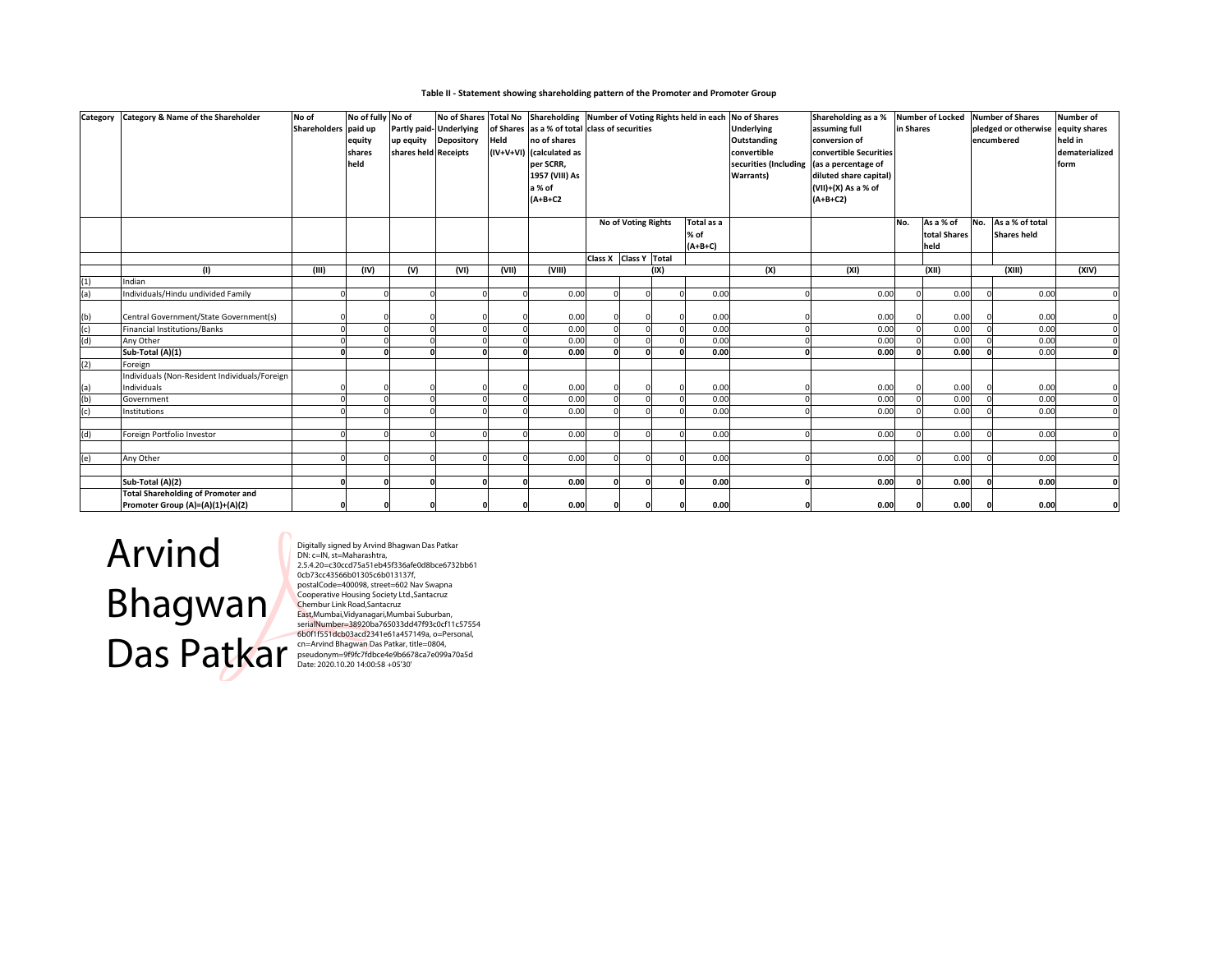### Table III - Statement showing shareholding pattern of the Public shareholder

| Category | Category & Name of the<br>Shareholder              | No of<br><b>Shareholders</b> | No of fully No of<br>paid up<br>equity<br>shares held equity | Partly<br>paid-up<br>shares<br>held | <b>No of Shares</b><br><b>Underlying</b><br><b>Depository</b><br><b>Receipts</b> | <b>Total No of</b><br><b>Shares Held</b><br>(IV+V+VI) | Shareholding Number of Voting Rights held in each class of<br>as a % of total securities<br>no of shares<br>$(A+B+C2)$ |                     |                     |                      |                            | No of Shares<br><b>Underlying</b><br>Outstanding<br>convertible securities<br>(Including Warrants) | Shareholding as a %<br>assuming full<br>conversion of<br>convertible Securities<br>(as a percentage of<br>diluted share capital) | in Shares | <b>Number of Locked</b>   |     | <b>Number of Shares</b><br>pledged or otherwise<br>encumbered | Number of equity<br>shares held in<br>dematerialized<br>form |
|----------|----------------------------------------------------|------------------------------|--------------------------------------------------------------|-------------------------------------|----------------------------------------------------------------------------------|-------------------------------------------------------|------------------------------------------------------------------------------------------------------------------------|---------------------|---------------------|----------------------|----------------------------|----------------------------------------------------------------------------------------------------|----------------------------------------------------------------------------------------------------------------------------------|-----------|---------------------------|-----|---------------------------------------------------------------|--------------------------------------------------------------|
|          |                                                    |                              |                                                              |                                     |                                                                                  |                                                       |                                                                                                                        |                     | No of Voting Rights |                      | Total as a %<br>of (A+B+C) |                                                                                                    |                                                                                                                                  | No.       | As a % of<br>total Shares | No. | As a % of total<br><b>Shares held</b>                         |                                                              |
|          | (1)                                                | (III)                        | (IV)                                                         | (V)                                 | (VI)                                                                             | (VII)                                                 | (VIII)                                                                                                                 | Class X             | Class Y Total       | (IX)                 |                            | (X)                                                                                                | (XI)                                                                                                                             |           | (XII)                     |     | (XIII)                                                        | (XIV)                                                        |
|          | Institutions                                       |                              |                                                              |                                     |                                                                                  |                                                       |                                                                                                                        |                     |                     |                      |                            |                                                                                                    |                                                                                                                                  |           |                           |     |                                                               |                                                              |
| (a)      | Mutual Funds                                       |                              |                                                              |                                     |                                                                                  |                                                       | 0.00                                                                                                                   |                     |                     |                      | 0.00                       |                                                                                                    | 0.00                                                                                                                             |           | 0.00                      |     | 0.00                                                          |                                                              |
| (b)      | Venture Capital Funds                              | $\Omega$                     |                                                              | $\Omega$                            |                                                                                  |                                                       | 0.00                                                                                                                   |                     |                     |                      | 0.00                       |                                                                                                    | 0.00                                                                                                                             | $\Omega$  | 0.00                      |     | 0.00                                                          |                                                              |
| (c)      | Alternate Investment Funds                         | $\Omega$                     |                                                              | $\Omega$                            |                                                                                  |                                                       | 0.00                                                                                                                   | $\Omega$            |                     |                      | 0.00                       |                                                                                                    | 0.00                                                                                                                             |           | 0.00                      |     | 0.00                                                          |                                                              |
| (d)      | Foreign Venture Capital Investors                  | $\Omega$                     |                                                              | $\sqrt{ }$                          |                                                                                  |                                                       | 0.00                                                                                                                   | $\Omega$            |                     |                      | 0.00                       |                                                                                                    | 0.00                                                                                                                             | $\Omega$  | 0.00                      |     | 0.00                                                          |                                                              |
| (e)      | Foreign Portfolio Investors                        |                              |                                                              |                                     |                                                                                  |                                                       | 0.00                                                                                                                   |                     |                     |                      | 0.00                       |                                                                                                    | 0.00                                                                                                                             |           | 0.00                      |     | 0.00                                                          |                                                              |
|          | <b>Financial Institutions/Banks</b>                |                              | 44651485                                                     |                                     |                                                                                  | 44651485                                              | 35.22                                                                                                                  | 44651485            |                     | 44651485             | 35.22                      |                                                                                                    | 35.22                                                                                                                            |           | 0.00                      |     | 0.00                                                          | 4465148                                                      |
|          | <b>BANK OF BARODA</b>                              |                              | 1266505                                                      |                                     |                                                                                  | 12665051                                              | 9.99                                                                                                                   | 1266505             |                     | 1266505              | 9.99                       |                                                                                                    | 9.99                                                                                                                             |           | 0.00                      |     | 0.00                                                          | 1266505                                                      |
|          | PUNJAB NATIONAL BANK                               |                              | 1932138                                                      | $\Omega$                            |                                                                                  | 19321383                                              | 15.24                                                                                                                  | 1932138             |                     | 19321383             | 15.24                      |                                                                                                    | 15.24                                                                                                                            |           | 0.00                      |     | 0.00                                                          | 1932138                                                      |
|          | STATE BANK OF INDIA                                |                              | 1266505                                                      | $\Omega$                            |                                                                                  | 12665051                                              | 9.99                                                                                                                   | 1266505             |                     | 1266505              | 9.99                       |                                                                                                    | 9.99                                                                                                                             |           | 0.00                      |     | 0.00                                                          | 1266505                                                      |
| (g)      | <b>Insurance Companies</b>                         |                              | 1266505                                                      |                                     |                                                                                  | 12665051                                              | 9.99                                                                                                                   | 1266505             |                     | 12665051             | 9.99                       |                                                                                                    | 9.99                                                                                                                             |           | 0.00                      |     | 0.00                                                          | 1266505                                                      |
|          | LIFE INSURANCE CORPORATION OF                      |                              |                                                              |                                     |                                                                                  |                                                       |                                                                                                                        |                     |                     |                      |                            |                                                                                                    |                                                                                                                                  |           |                           |     |                                                               |                                                              |
|          | <b>NDIA</b>                                        |                              | 12665051                                                     |                                     |                                                                                  | 12665051                                              | 9.99                                                                                                                   | 1266505             |                     | 12665051             | 9.99                       |                                                                                                    | 9.99                                                                                                                             |           | 0.00                      |     | 0.00                                                          | 1266505                                                      |
|          | Provident Funds/Pension Funds                      |                              |                                                              | $\Omega$                            |                                                                                  |                                                       | 0.00                                                                                                                   |                     |                     |                      | 0.00                       |                                                                                                    | 0.00                                                                                                                             |           | 0.00                      |     | 0.00                                                          |                                                              |
|          | Any Other                                          |                              | 29161069                                                     | $\Omega$                            |                                                                                  | 29161069                                              | 23.00                                                                                                                  | 29161069            |                     | 29161069             | 23.00                      |                                                                                                    | 23.00                                                                                                                            |           | 0.00                      |     | 0.00                                                          | 2916106                                                      |
|          | FOREIGN CORPORATE BODIES                           |                              | 29161069                                                     |                                     |                                                                                  | 29161069                                              | 23.00                                                                                                                  | 2916106             |                     | 29161069             | 23.00                      |                                                                                                    | 23.00                                                                                                                            |           | 0.00                      |     | 0.00                                                          | 2916106                                                      |
|          |                                                    |                              |                                                              |                                     |                                                                                  |                                                       |                                                                                                                        |                     |                     |                      |                            |                                                                                                    |                                                                                                                                  |           |                           |     |                                                               |                                                              |
|          | . ROWE PRICE INTERNATIONAL LTD<br>Sub Total (B)(1) |                              | 29161069<br>86477605                                         | $\Omega$                            |                                                                                  | 29161069<br>86477605                                  | 23.00<br>68.21                                                                                                         | 2916106<br>86477605 |                     | 29161069<br>86477605 | 23.00<br>68.21             |                                                                                                    | 23.00<br>68.21                                                                                                                   |           | 0.00<br>$\Omega$          |     | 0.00<br>$\Omega$                                              | 2916106<br>8647760                                           |
|          | Central Government/State                           |                              |                                                              |                                     |                                                                                  |                                                       |                                                                                                                        |                     |                     |                      |                            |                                                                                                    |                                                                                                                                  |           |                           |     |                                                               |                                                              |
|          | Government(s)/President of India                   |                              |                                                              |                                     |                                                                                  |                                                       | 0.00                                                                                                                   |                     |                     |                      | 0.00                       |                                                                                                    | 0.00                                                                                                                             |           | 0.00                      |     | 0.00                                                          |                                                              |
|          | Sub Total (B)(2)                                   | $\mathbf{0}$                 | n                                                            | $\Omega$                            |                                                                                  |                                                       | 0.00                                                                                                                   |                     | $\Omega$            |                      | 0.00                       |                                                                                                    | 0.00                                                                                                                             |           | 0.00                      |     | 0.00                                                          |                                                              |
| (3)      | Non-Institutions                                   |                              |                                                              |                                     |                                                                                  |                                                       |                                                                                                                        |                     |                     |                      |                            |                                                                                                    |                                                                                                                                  |           |                           |     | 0.00                                                          |                                                              |
|          | i.Individual shareholders holding                  |                              |                                                              |                                     |                                                                                  |                                                       |                                                                                                                        |                     |                     |                      |                            |                                                                                                    |                                                                                                                                  |           |                           |     |                                                               |                                                              |
| (a)      | nominal share capital up to Rs.2 lakhs             | 1883                         | 1116081                                                      |                                     |                                                                                  | 1116081                                               | 0.88                                                                                                                   | 1116081             | $\Omega$            | 1116081              | 0.88                       |                                                                                                    | 0.88                                                                                                                             |           | 0.00                      |     | 0.00                                                          | 83830                                                        |
|          | ii.Individual shareholders holding                 |                              |                                                              |                                     |                                                                                  |                                                       |                                                                                                                        |                     |                     |                      |                            |                                                                                                    |                                                                                                                                  |           |                           |     |                                                               |                                                              |
|          | nominal share capital in excess of Rs.<br>2 Lakhs  |                              |                                                              |                                     |                                                                                  |                                                       | 0.15                                                                                                                   |                     |                     |                      |                            |                                                                                                    |                                                                                                                                  |           |                           |     | 0.00                                                          |                                                              |
| (b)      | NBFCs Registered with RBI                          | $\mathbf 0$                  | 187950                                                       | $\Omega$                            |                                                                                  | 187950                                                | 0.00                                                                                                                   | 187950              | 0<br>$\Omega$       | 187950               | 0.15<br>0.00               |                                                                                                    | 0.15<br>0.00                                                                                                                     |           | 0.00<br>0.00              |     | 0.00                                                          | 127550                                                       |
| (c)      | <b>Employee Trusts</b>                             |                              |                                                              |                                     |                                                                                  |                                                       | 0.00                                                                                                                   |                     |                     |                      | 0.00                       |                                                                                                    | 0.00                                                                                                                             |           | 0.00                      |     | 0.00                                                          |                                                              |
|          | <b>Overseas Depositories (Holding</b>              |                              |                                                              |                                     |                                                                                  |                                                       |                                                                                                                        |                     |                     |                      |                            |                                                                                                    |                                                                                                                                  |           |                           |     |                                                               |                                                              |
|          | DRs)(Balancing figure)                             |                              |                                                              |                                     |                                                                                  |                                                       | 0.00                                                                                                                   |                     |                     |                      | 0.00                       |                                                                                                    | 0.00                                                                                                                             |           | 0.00                      |     | 0.00                                                          |                                                              |
| (e)      | Any Other                                          | 33                           | 39005618                                                     | $\Omega$                            |                                                                                  | 39005618                                              | 30.76                                                                                                                  | 39005618            |                     | 39005618             | 30.76                      |                                                                                                    | 30.76                                                                                                                            |           |                           |     |                                                               | 3900461                                                      |
|          | NON RESIDENT INDIANS                               | $\mathbf{q}$                 | 5435                                                         | $\Omega$                            |                                                                                  | 5435                                                  | 0.00                                                                                                                   | 5435                |                     | 5435                 | 0.00                       |                                                                                                    | 0.00                                                                                                                             |           | 0.00                      |     | 0.00                                                          | 4435                                                         |
|          | NON RESIDENT INDIAN NON                            |                              |                                                              |                                     |                                                                                  |                                                       |                                                                                                                        |                     |                     |                      |                            |                                                                                                    |                                                                                                                                  |           |                           |     |                                                               |                                                              |
|          | REPATRIABLE                                        |                              | 6200                                                         |                                     |                                                                                  | 6200                                                  | 0.00                                                                                                                   | 6200                |                     | 6200                 | 0.00                       |                                                                                                    | 0.00                                                                                                                             |           | 0.00                      |     | 0.00                                                          | 6200                                                         |
|          | <b>BODIES CORPORATES</b>                           | 14                           | 6902                                                         |                                     |                                                                                  | 6902                                                  | 0.01                                                                                                                   | 6902                |                     | 6902                 | 0.01                       |                                                                                                    | 0.01                                                                                                                             |           | 0.00                      |     | 0.00                                                          | 6902                                                         |
|          | UTI ASSET MANAGEMENT COMPANY                       |                              |                                                              |                                     |                                                                                  |                                                       |                                                                                                                        |                     |                     |                      |                            |                                                                                                    |                                                                                                                                  |           |                           |     |                                                               |                                                              |
|          | LIMITED - ESCROW A/C                               |                              | 38987081                                                     |                                     |                                                                                  | 38987081                                              | 30.75                                                                                                                  | 38987081            |                     | 38987081             | 30.75                      |                                                                                                    | 30.75                                                                                                                            |           | 0.00                      |     | 0.00                                                          | 3898708                                                      |
|          | Sub Total (B)(3)                                   | 1922                         | 40309649                                                     | $\Omega$                            |                                                                                  | 40309649                                              | 31.79                                                                                                                  | 4030964             |                     | 40309649             | 31.79                      |                                                                                                    | 31.79                                                                                                                            |           |                           |     | 0.00                                                          | 3997047                                                      |
|          | Total Public Shareholding (B) =                    |                              |                                                              |                                     |                                                                                  |                                                       |                                                                                                                        |                     |                     |                      |                            |                                                                                                    |                                                                                                                                  |           |                           |     |                                                               |                                                              |
|          | $(B)(1)+(B)(2)+(B)(3)$                             |                              | 1927 126787254                                               |                                     | $\Omega$                                                                         | 126787254                                             | 100.00                                                                                                                 | 126787254           | $\Omega$            | 126787254            | 100.00                     |                                                                                                    | 100.00                                                                                                                           |           | 0.00                      |     | 0.00                                                          | 126448078                                                    |

Arvind Bhagwan Das Patkar

Digitally signed by Arvind Bhagwan Das Patkar<br>DN: <=N/s, st=Maharashtra,<br>2.5.4.20=<30ccd75a51eb45f336afe0d8bce6732bb<br>610cb73cc43566b01305c6b013137f,<br>00cb73cc43566b013.05c6b013137f,<br>Cooperative Housing Societ=602 Nav Swapna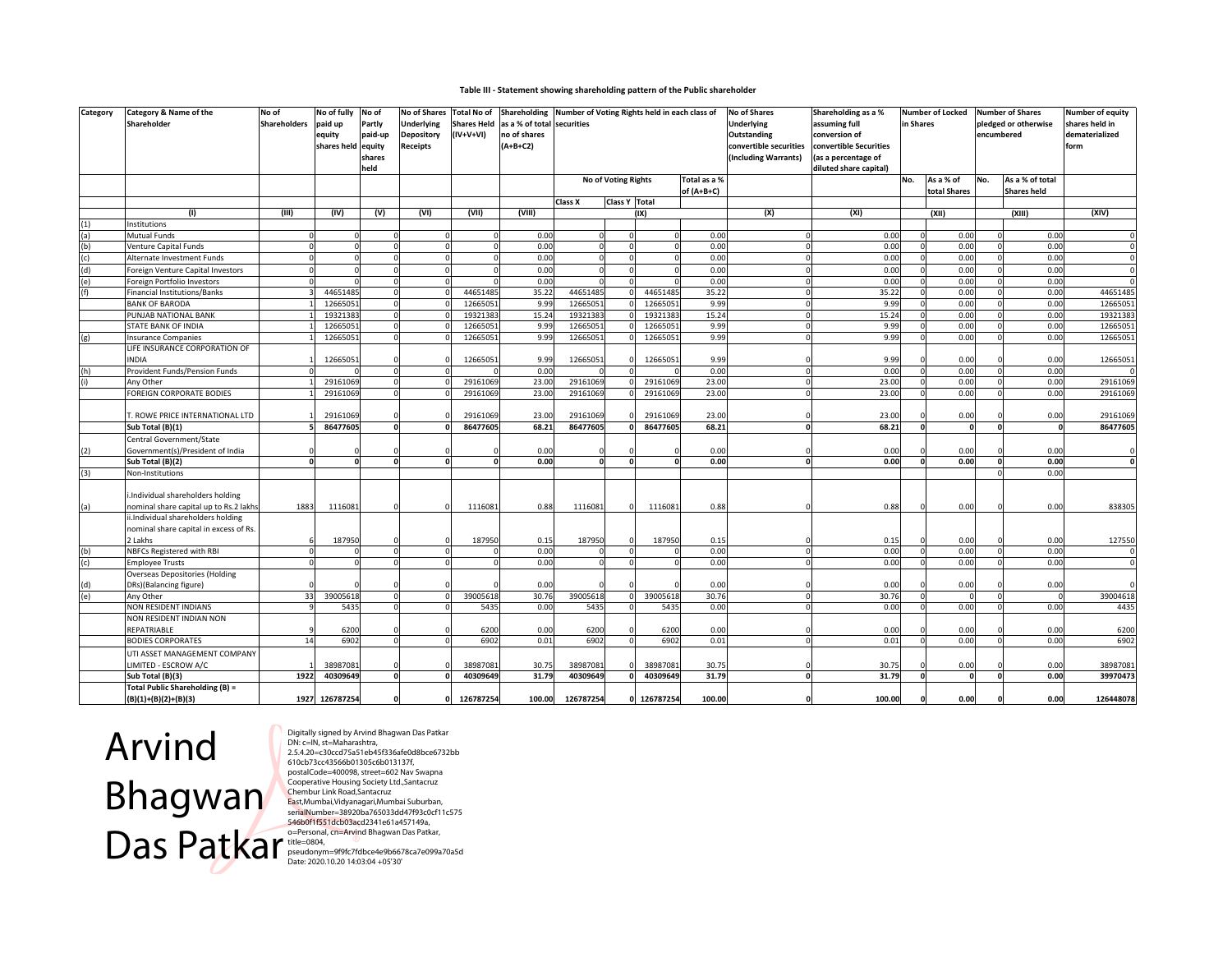#### Table IV - Statement showing shareholding pattern of the Non Promoter - Non Public Shareholder

|     | Category Category & Name of the Shareholder           | No of                          | No of             | No of  |                   |                        | No of Shares Total No Shareholding Number of Voting Rights held in each |                       |                     |      |              | <b>No of Shares</b>    | Shareholding as a %    |           |              |     | Number of Locked Number of Shares | Number of      |
|-----|-------------------------------------------------------|--------------------------------|-------------------|--------|-------------------|------------------------|-------------------------------------------------------------------------|-----------------------|---------------------|------|--------------|------------------------|------------------------|-----------|--------------|-----|-----------------------------------|----------------|
|     |                                                       | Shareholders fully paid Partly |                   |        | <b>Underlying</b> |                        | of Shares as a % of total class of securities                           |                       |                     |      |              | <b>Underlying</b>      | assuming full          | in Shares |              |     | pledged or otherwise              | equity shares  |
|     |                                                       |                                | up equity paid-up |        | <b>Depository</b> | Held                   | no of shares                                                            |                       |                     |      |              | Outstanding            | conversion of          |           |              |     | encumbered                        | held in        |
|     |                                                       |                                | shares            | equity | Receipts          | $(IV+V+VI)$ $(A+B+C2)$ |                                                                         |                       |                     |      |              | convertible securities | convertible Securities |           |              |     |                                   | dematerialized |
|     |                                                       |                                | held              | shares |                   |                        |                                                                         |                       |                     |      |              | (Including Warrants)   | (as a percentage of    |           |              |     |                                   | form           |
|     |                                                       |                                |                   | held   |                   |                        |                                                                         |                       |                     |      |              |                        | diluted share capital) |           |              |     |                                   |                |
|     |                                                       |                                |                   |        |                   |                        |                                                                         |                       |                     |      |              |                        |                        |           |              |     |                                   |                |
|     |                                                       |                                |                   |        |                   |                        |                                                                         |                       | No of Voting Rights |      | Total as a % |                        |                        | No.       | As a % of    | No. | As a % of total                   |                |
|     |                                                       |                                |                   |        |                   |                        |                                                                         |                       |                     |      | of (A+B+C)   |                        |                        |           | total Shares |     | <b>Shares held</b>                |                |
|     |                                                       |                                |                   |        |                   |                        |                                                                         | Class X Class Y Total |                     |      |              |                        |                        |           |              |     |                                   |                |
|     |                                                       | (III)                          |                   | (v)    | (VI)              | (VII)                  | (VIII)                                                                  |                       |                     | (IX) |              | (X)                    | (XI)                   |           | (XII)        |     | (XIII)                            | (XIV)          |
| (1) | Custodian/DR Holder                                   |                                |                   |        |                   |                        | 0.00                                                                    |                       |                     |      | 0.00         |                        | 0.00                   |           | 0.00         |     | 0.00                              |                |
|     | Employee Benefit Trust (under SEBI(Share based        |                                |                   |        |                   |                        |                                                                         |                       |                     |      |              |                        |                        |           |              |     |                                   |                |
| (2) | Employee Benefit) Regulations 2014)                   |                                |                   |        |                   |                        | 0.00                                                                    |                       |                     |      | 0.00         |                        | 0.00                   |           | 0.00         |     | 0.00                              |                |
|     |                                                       |                                |                   |        |                   |                        |                                                                         |                       |                     |      |              |                        |                        |           |              |     |                                   |                |
|     | <b>Total Non-Promoter-Non Public Shareholding (C)</b> |                                |                   |        |                   |                        |                                                                         |                       |                     |      |              |                        |                        |           |              |     |                                   |                |
|     | $= (C)(1)+(C)(2)$                                     |                                |                   |        |                   |                        | 0.00                                                                    |                       |                     |      | 0.00         |                        | 0.00                   |           | 0.00         |     | 0.00                              |                |



Digitally signed by Arvind Bhagwan Das Patkar<br>Digitally signed by Arvind Bhagwan Das Patkar<br>2.5.4.20=c30ccd75a51eb45f336afe0d8bce6732b<br>b610b73cc43566b01305c6b013137f,<br>postalCode=400098, street=602 Nav Swapna<br>Cooperative Ho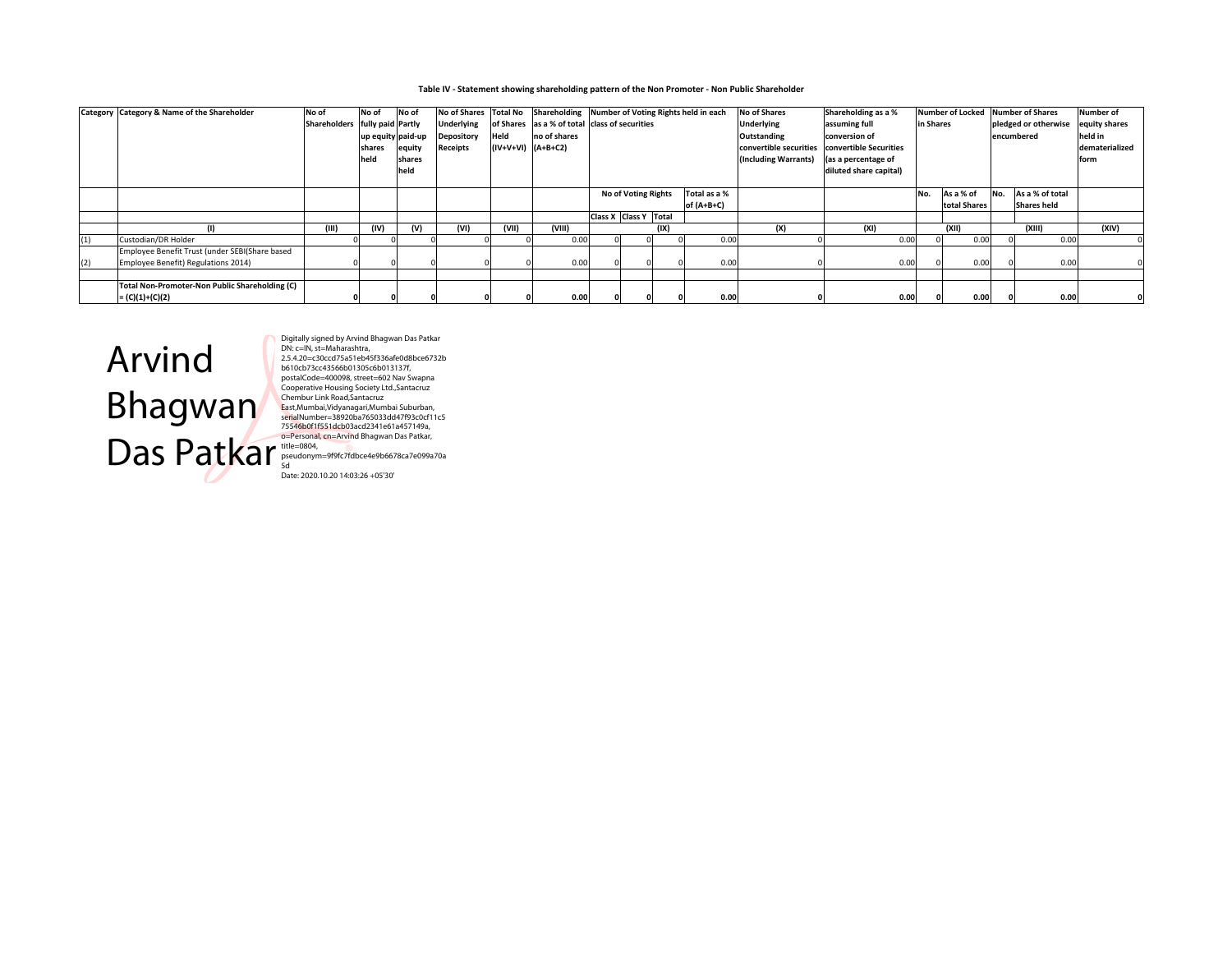| Details of the shareholders acting as persons in Concert including their Shareholding: |                     |              |          |  |  |  |  |  |  |  |  |
|----------------------------------------------------------------------------------------|---------------------|--------------|----------|--|--|--|--|--|--|--|--|
| Name of Shareholder                                                                    | <b>IName of PAC</b> | No of shares | Holding% |  |  |  |  |  |  |  |  |
| <b>ITotal:</b>                                                                         |                     |              |          |  |  |  |  |  |  |  |  |



Digitally signed by Arvind Bhagwan Das Patkar<br>Digitally signed by Arvind Bhagwan Das Patkar<br>2.5.4.20=c30ccd75a51eb45f336afe0d8bce6732bb61<br>0tb73cc43566b01305c6b013137,<br>postalCode=400098, street=602 Nav Swapna<br>Cooperative Ho